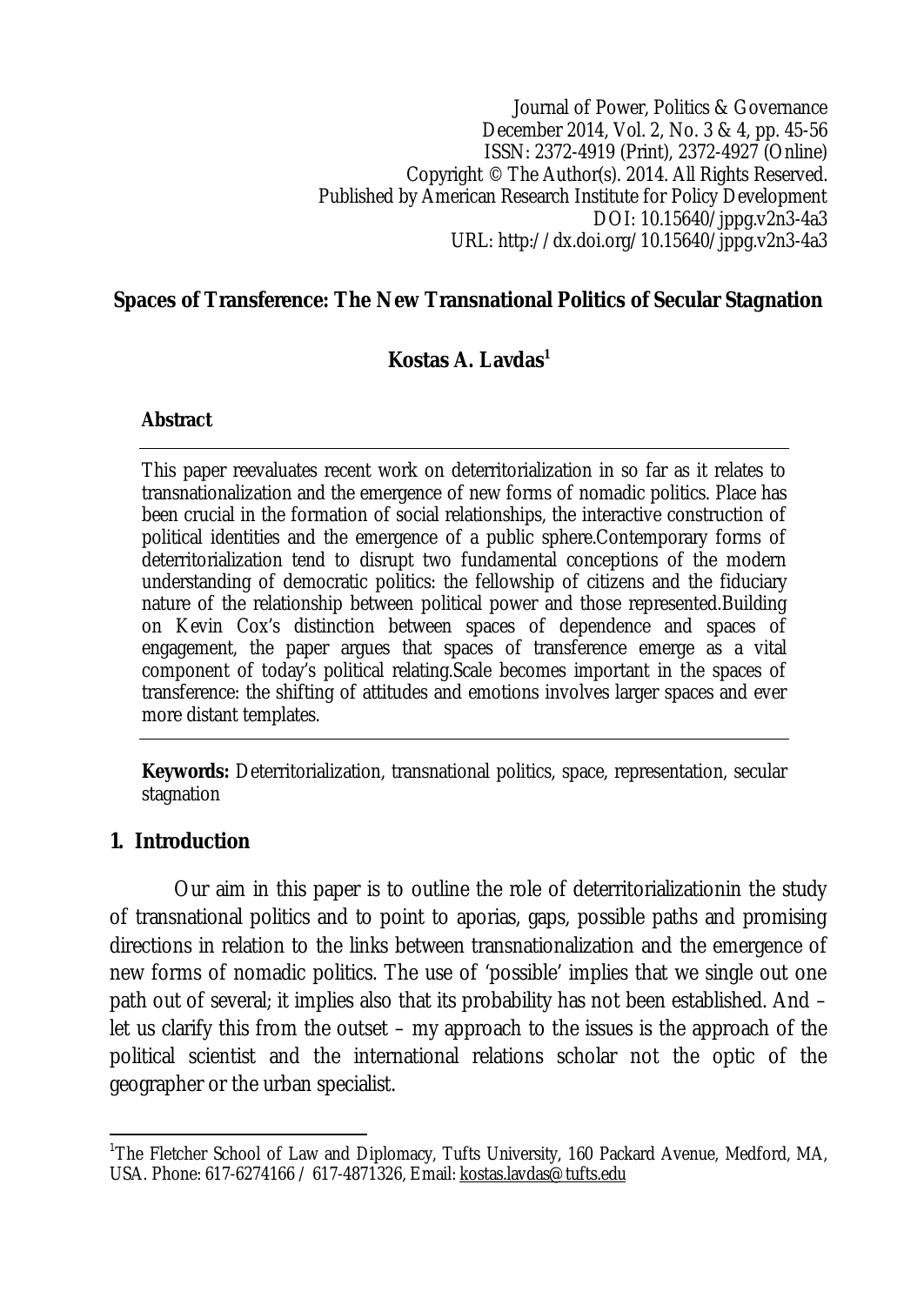The role of place in shaping political identity has been long acknowledged to be crucial, as indeed has been the role of the city in politics. In fact, the significance of the city for the emergence of politics as a human activity has been a catalyst, to the point that the proliferation of disciplines that focus, in ever more sophisticated ways, on aspects of the city and its life may sometimes contribute to the fading of the big picture. One dimension is crucial: the importance of place in the formation of social relationships, on the interaction between political attitudes and points of view, on the formation of political identities and, of course, the creation of a public sphere (Wills 2013: 142-143).

What is the political role of place today? More specifically, do developments associated with transnationalization and globalization alter the links between territoriality and political activity and, if they do, in what ways? Ideally, an innovative argument should lead the reader in logical steps from familiar, accepted premises to an unobvious conclusion. To the extent that one can approximate this ideal, one aspires to at least pointing to novel ways of looking at familiar phenomena. Let's begin with the very concepts of 'territory', 'place', and 'space'. 'Territory' has an arithmetic / measurable dimension; 'place' possesses a relational quality about it; while 'space' has been used in various ways and in the most abstract fashion, in spite of its immediate scientific connotations.

A provocative contemporary take on these concepts is the one suggested by Elden(2005). He argues that the modern notion of territory 'is both a historical development and has a particular conceptual basis. Territory in the modern sense requires a level of cartographic ability that was simply lacking in earlier periods, an ability that is closely related to advances in geometry' (Elden 2005: 16). Similarly, 'the emergence of a notion of space rests upon a shift in mathematical and philosophical understanding, relatedparticularly to geometry'. In Elden's view, 'this development is partnered by a change inconceptions of the state and its territory. The modern notion of measure,which finds its most explicit exponent in Descartes, sees beings as calculable,as quantitatively measurable, as extended; for Descartes calculation is thefundamental determination of the world. Put crudely, to be is to be calculable' (Elden 2005: 17).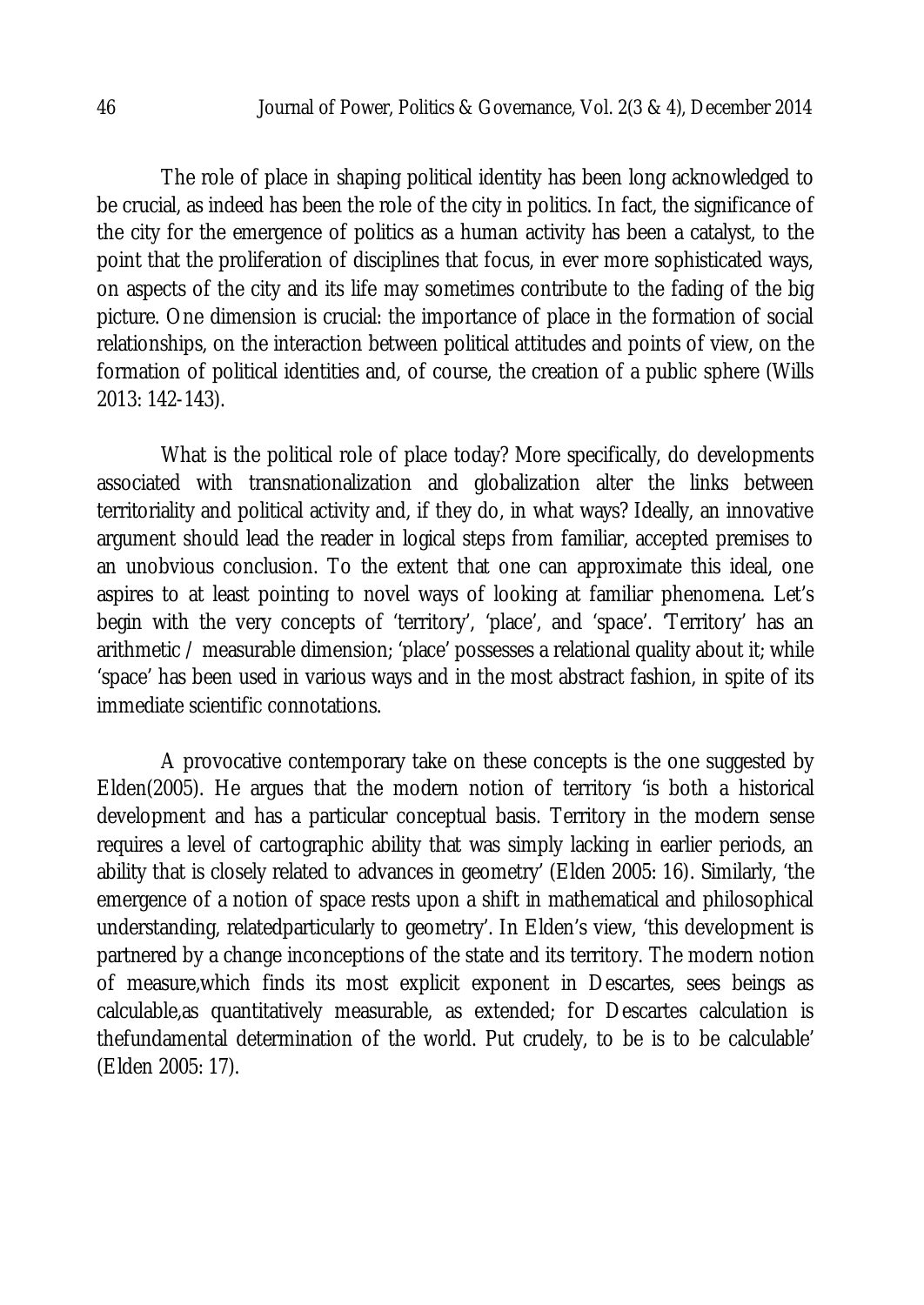Leaving aside for now the obvious objection that – as recent advances in neuroscience have confirmed – there appears to be quite a lot in terms of research evidence that is in fact favorable to the Kantian notion of space as an inbuilt principle of the mind, we can keep the innovative aspects of the aforementioned approach as we shift our attention somewhat and focus on the adventures of the social perceptions of 'space' and, even more so, of 'territory' and 'place'.

# **2 Territoriality is Relational**

If we confine ourselves to this focus, we discover that various forms of negotiating territoriality have been developing at least since the Westphalian conception of statehood started giving way to more mediated and relativized approaches. As social relations started escaping the giant locks that states represented, processes of what scholars labeled 'transnationalization' became the norm rather than the exception in everyday, routine states-economy-society interactions.Transnational economic links, transnational information flows, transnational cultural exchange, transnationalized production networks, and – since the 1980s – atruly transnational capital market, all attest to the emergence of a new global reality. At the same time, as states and transnational activities of societal actors continue to coexist,patterns of reciprocity had to emerged. As a scholar nicely put it at an early stage of the debate, there is 'enough reciprocal benefit from each others' presence' (Peterson 1992: 388). International relations theory has not always been attentive to the more nuanced implications of the distinctions between space, place, and territory. In an otherwise very interesting and important account of territoriality in international relations, Ruggie suggested that "nonterritorial functional space" is the new "place wherein international society is anchored" (Ruggie 1993: 165).

Of course, pundits were quick to notice that reality does not conform to a simplistic conception of a unilinear process leading to a uniformly 'globalized' world. We need to depart from the assumption of an increasingly homogenous landscape as a result of the open movement of capital, people, and ideas (Bruszt&Holzhacker 2009: 3-4). Convergence (a) has structural and cultural limits and (b) is mediated by significant domestic variables. Hence the comparative study of transnationalization(s) means, first of all, the analysis of variation in the properties and features of interacting domestic and external actors. Does FDI come in a form that is easy to exit or in a form that entails longer-term commitment?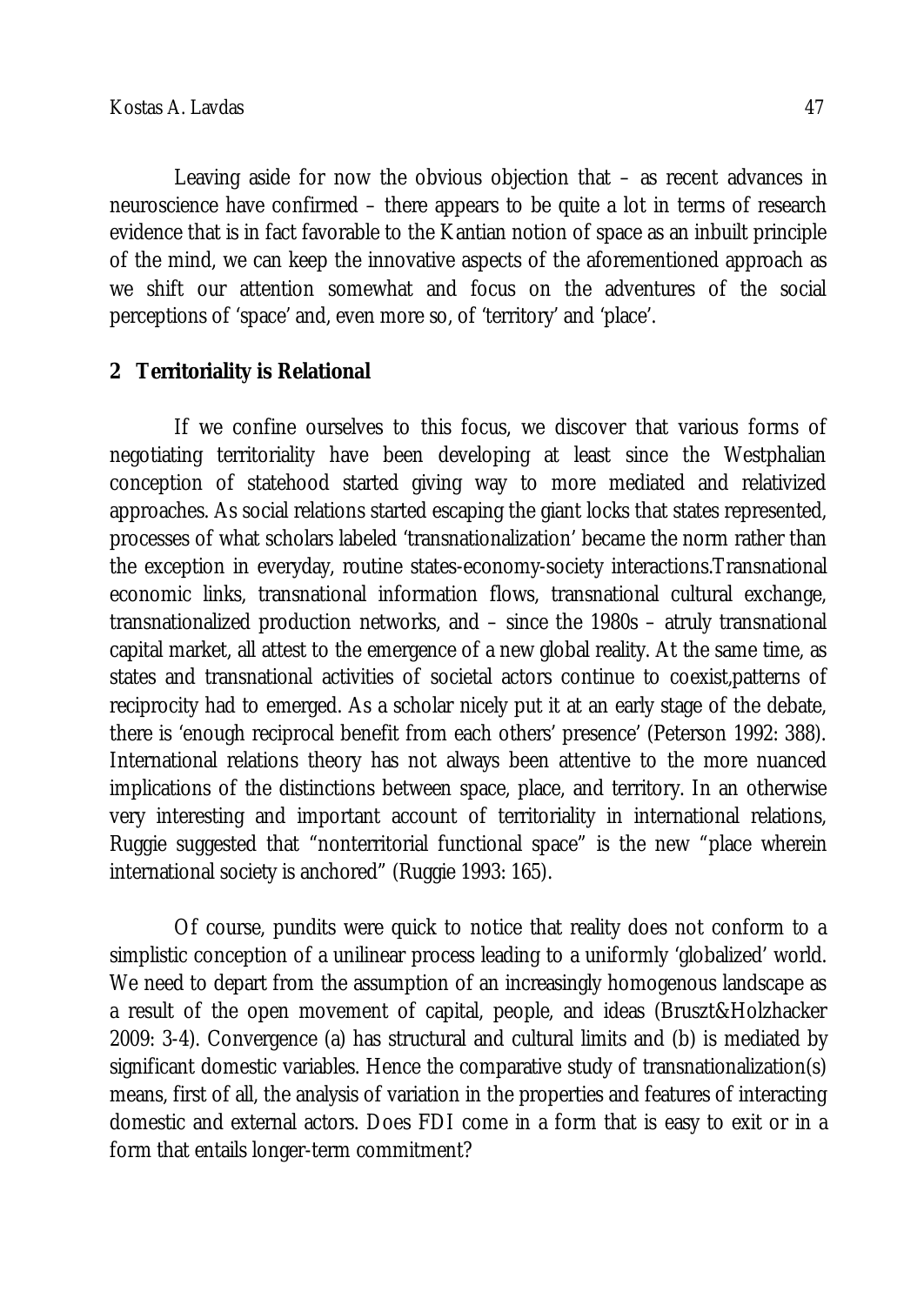Do dense institutional networks at the domestic level encourage or limit transnationalization in its various forms? Do well-established forms of domestic accountability limit or encourage further transnational integration of domestic actors at various levels (civil society, local, regional, sectoral)? The comparative study of transnationalization(s) means, second, the analysis of similarities AND differences in the mechanisms that mediate interactions between the actors engaged in transnationalization games. Such mechanisms could be incentives, opportunities, sanctions, penalties, forms of conditionality, etc. (Bruszt&Holzhacker 2009: 3-4).

Still the question lingers – to what extent do developments such as these actually challenge the geographical determinants of politics? In an influential contribution, Cox (1998) had distinguished between 'spaces of dependence' (interests and attachments that refer to place) and 'spaces of engagement' (arrangements used by local actors who wish to reproduce their spaces of dependence). As his colleagues have noted, by calling attention to the extra-local factors and forces marshalled for the consolidation of political identity and the reproduction of the local, Cox opened the door to subsequent analyses that explored the relational dimension of local and urban politics (Jonas and Wood 2012: 9-10).

Indeed, at first it had appeared as if the new blossoming of the forces and the transactions that permeated states and worked above them, through them, and beneath them but not necessarily with them, would accentuate the role of the local. Yet as transnationalization and globalization acquired momentum, not only national but also regional and local governance became ever more relative and, ultimately, even more depended on extra-local relations and resources – ideational, epistemic, and material. Taking stock of 'high transnationalization' appears to lead to questioning the very distinctions globalization appeared to be favoring. In an innovative paper, Allen & Cochrane (2007) argued that "increasingly, it would seem that there is little to be gained by talking about [urban or]regional governance as a territorial arrangement when a number of the political elementsassembled [...] are 'parts' of elsewhere, representatives of professional authority, expertise,skills and interests drawn together to move forward varied agendas and programmes. There is […] an interplay of forces where a range of actors mobilize, enroll, translate, channel,broker and bridge in ways that make different kinds of government possible" (Allen &Cochrane 2007: 1171).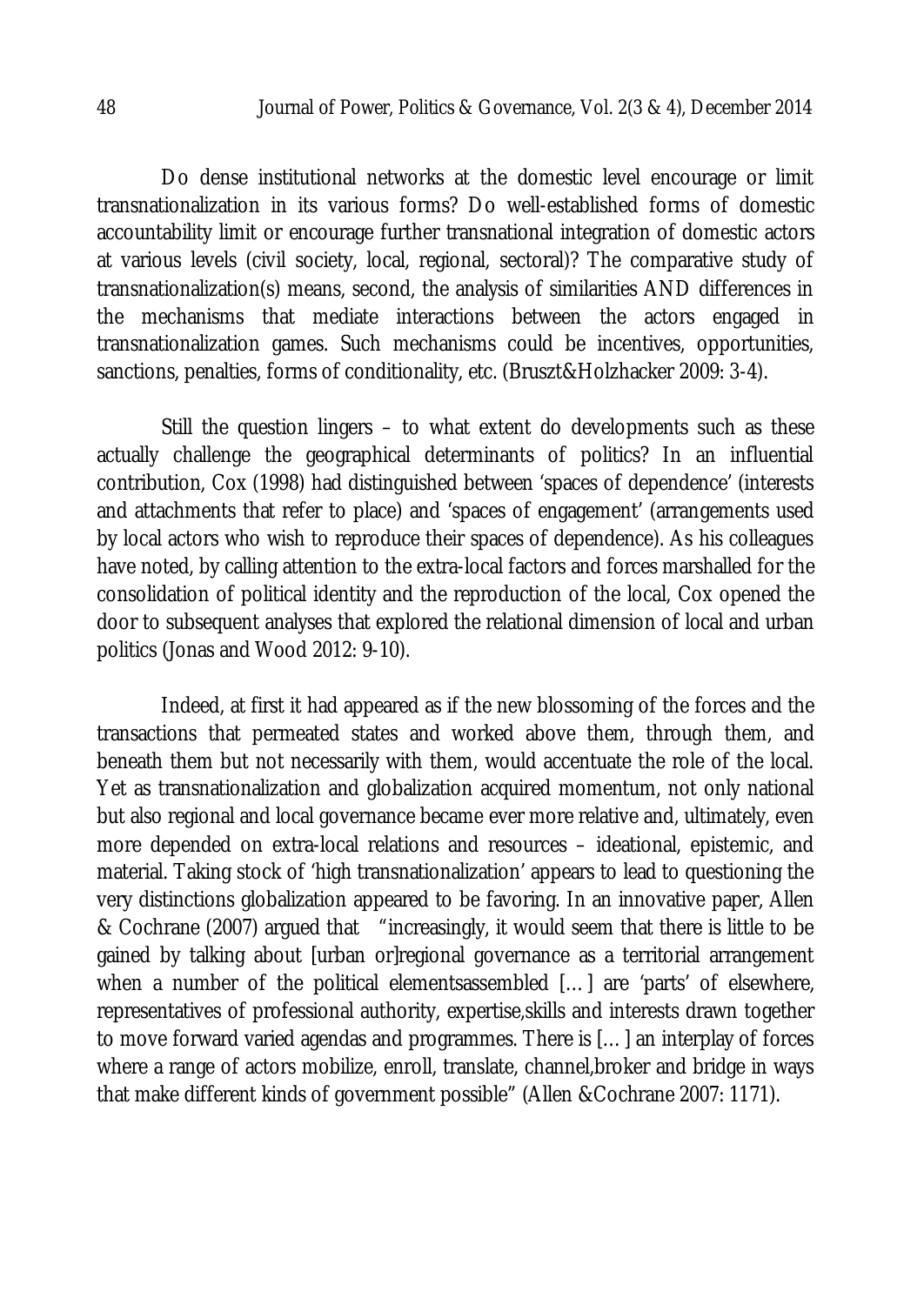Recent work on urban policy-making has followed this path. In their influential*Mobile Urbanism*, McCann & Ward (2011) emphasize the ways in whichurban policy-making taps into the circulation of 'parts of elsewhere,' and that cities are emergenttranslocal assemblages, or moments in more globally-extensive flows. This concept of a 'mobile urbanism' opens the door to further research that will aim to decipher the various ways in which networks, technology, interests, expertise, and cultural patterns impact and help shape politics and policy (McCann& Ward 2011).

Where does that leave us? From the perspective of politics, policy change and policy conflict, we need to pay more attention to space and the spatial dimensions of contestation, including the analysis of the scale of political activity, the geographical determinants of collective action, the interaction among units close to or far from one another, and the more general impact of distance and proximity (Hochschild 2009: 249-251). In this context, we would add that we need to take particularly seriously two fundamental concerns of current debates on space and territory: the relational dimension of territory and the increasingly deterritorialized implications of political and economic developments and choices, including approaches to economic policy that acquire a permanent or, at any rate, impressively persistent status. It is to these aspects that we now turn.

# **3 Spaces of Transference: Neo-Nomadismand Secular Stagnation**

A problem with the ever growing literature on deterritorialization is that it limits itself to phenomena largely associated with urban politics and the new modalities of urban policy-making. Yet deterritorialization is fast becoming a field of immense significance for the understanding transnational politics as well. In fact, the study of transnationalization should be expanded to include other, rather more devious – and certainly less predictable – phenomena.

# 3. 1. Secular Stagnation and the Mutation of Place

Secular stagnation, a condition of persistently negligible or no economic growth in a market-based economy, acquires the status of an economic regime once in place. It may be the result of a multitude of factors – as in Japan's 'lost decade' – or it may be the combined outcome of chance, conditions, and deliberate economic policy.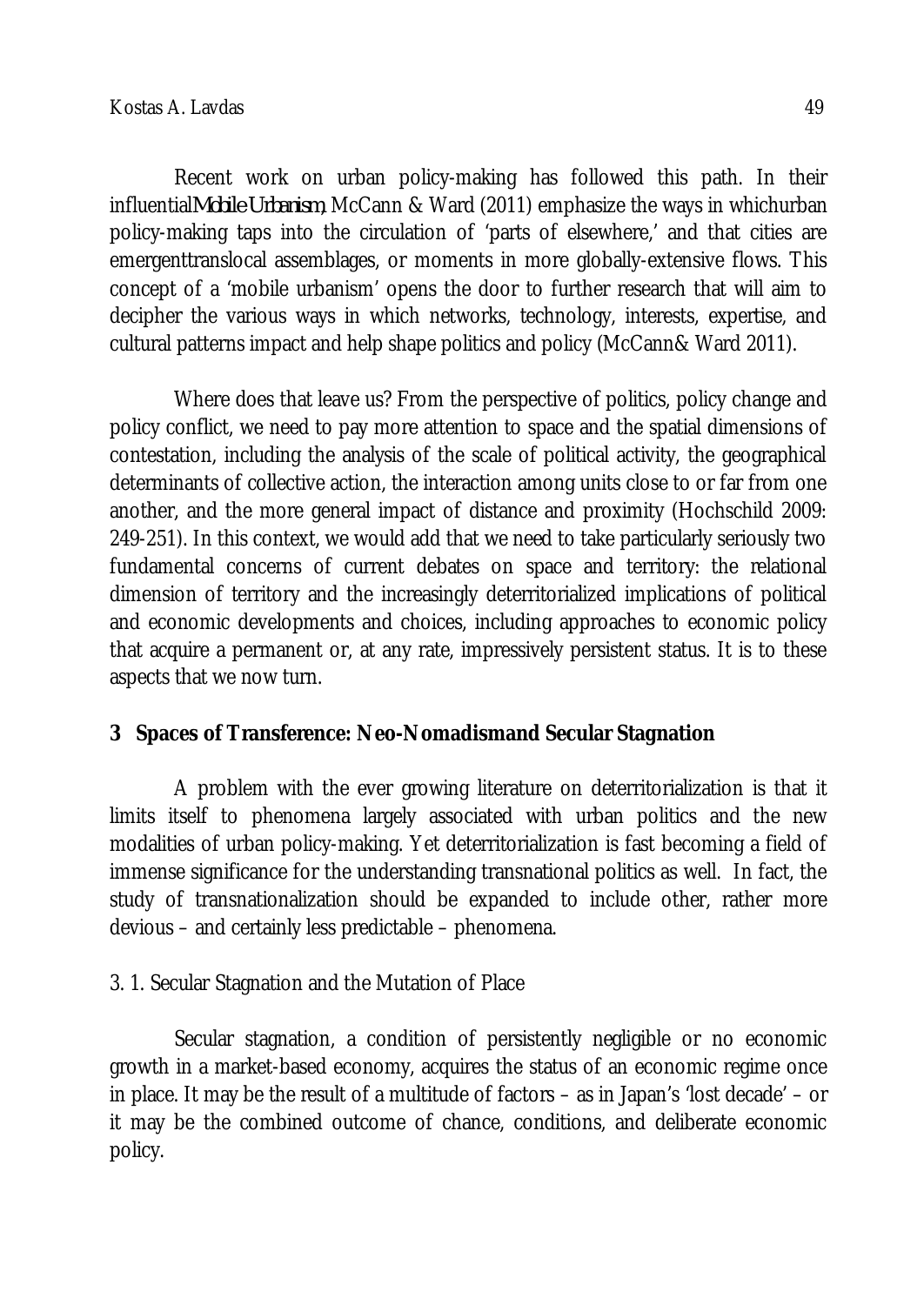Despite the abundance of relevant studies and the advances accomplished over recent years, it still remains a daunting task to fully comprehend and analyze the underlying mechanism of persistent stagnations, such as the Great Depression of the 1930s and Japan's 'lost decade' of the 1990s (Ono and Ishida 2014: 42). Many analysts argue that the European Union has entered a period of such persistent stagnation. Although by no means a universally accepted view, the argument put forward by Stiglitz and others combine empirical observation and extrapolations based on the apparent lack of a dynamic of growth let alone a mechanism that would spur such a dynamic.

In Europe, economic thinking and economic policy have resulted in "stagnation by design" in an attempt to boost exports, strengthen competitiveness and clear up the economic scene (Stiglitz 2014). But the price has been extremely heavy, in regions and localities across Europe and in particular countries as well, including Portugal, Spain, Greece, and Italy, among others. "European leaders have consistently overestimated where the economy was going. Unfortunately, the leaders of Europe, in particular Germany, don't seem to recognize that austerity is one of the reasons Europe is doing so poorly," according to Stiglitz said. He considers austerity measures the wrong prescription for repairing the euro zone economy. In contrast, Germany's Minister of Finance Wolfgang Schaeuble refused the notion that Germany's economy was falling into recession: "We don't have a recession in Germany, we have a weakening of growth". Be that as it may, generally gloomy news about the fragile health of the European economy and the struggle between Germany and France over whether austerity measures are the proper cure for struggling gross domestic product growth, are combined with more doubts emerging amid economists about the strength of the recovery (Rynik 2014).

As Wolfgang Münchau (2014) argues,

"Secular stagnation is […] a lot more dramatic than a debt crisis. With such a threat hanging over us, one would have thought every rational policy maker would want to avoid such a calamity. That would indeed be the case if the crisis occurred in a normal country. For a monetary union where policy is not co-ordinated and where policy makers take a national perspective, the risk of secular stagnation looms large. Even the European Central Bank, the only actor with a eurozone-wide remit, faces legal constraints. This may explain its reluctance to go for quantitative easing […].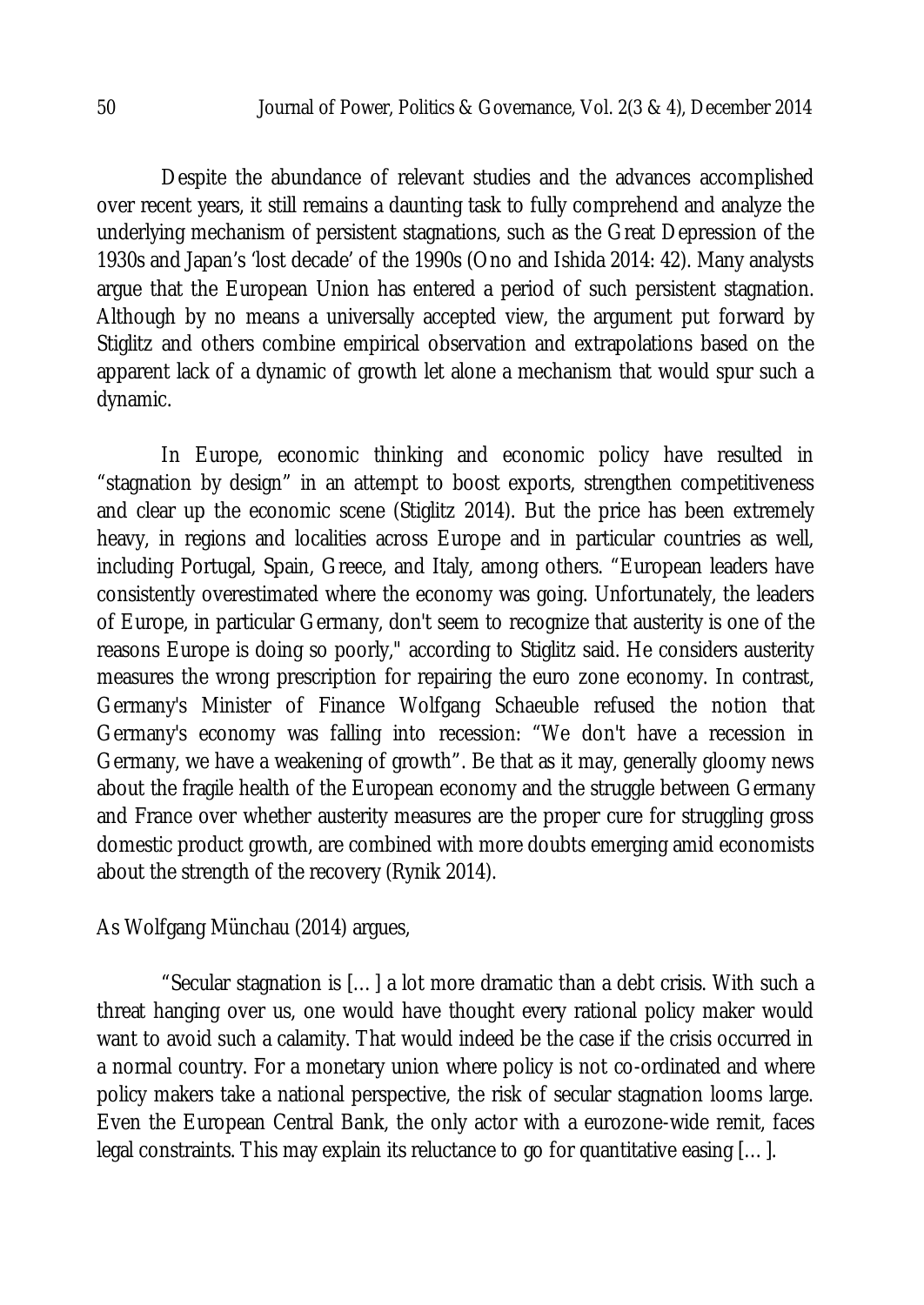Eurozone policy makers face three choices. First, they can transform the eurozone into a political union, and do whatever it takes: a eurobond, a small fiscal union, transfer mechanisms and a banking union worthy of its name. Second, they can accept secular stagnation. The final choice is a break-up of the eurozone. The second and third choices are not mutually exclusive. As the political union is firmly off the table, this leaves us with a choice between depression and failure – or both in succession".

In effect, a new generation of largely apolitical leadership risks plunging Europe in a period of prolonged social unrest and political instability. The longerterm horizon of stagnation has various implications on the social and the societal levels and leads to a variety of responses. Some of the latter exacerbate the tensions between place, dependency, and frustration. In urban and territorial politics, spatial entrapment has often been linked to local dependence plus – crucially – a relatively weak geographical mobility of labor and an inability to break out of local labor markets. Surely, the variety of strategies used by different actors in order to cope with spatial entrapment is a research theme that calls for a number of research directions (Cox 2012: 209-210). However, an economic management orthodoxy that leads to stagnation, crises in housing, waves of repossession, and inability to find employment, give to the more general sense of spatial entrapment a new twist and a new poignancy.

# 3. 2. Neo-Nomadism and the City

Certainly there has been no de-urbanization on the whole. The population of cities on the planet continues to grow: from 34% of the total population in 1960 cities' population reached 54% of the total in 2014. However, the relationship of the urban environment to politics and political change has been shifting, and it has not been shifting in the direction of further strengthening the features and the sort of influences we had anticipated. We already noted the fundamental role of the city in politics as a human activity. We do not have to be neo-Aristotelian in our understanding of politics in order to be able to grasp the significance of place in the formation of social relationships and the interactive making of political identities.

Yet place is not significant the way – and in the direction – it used to be.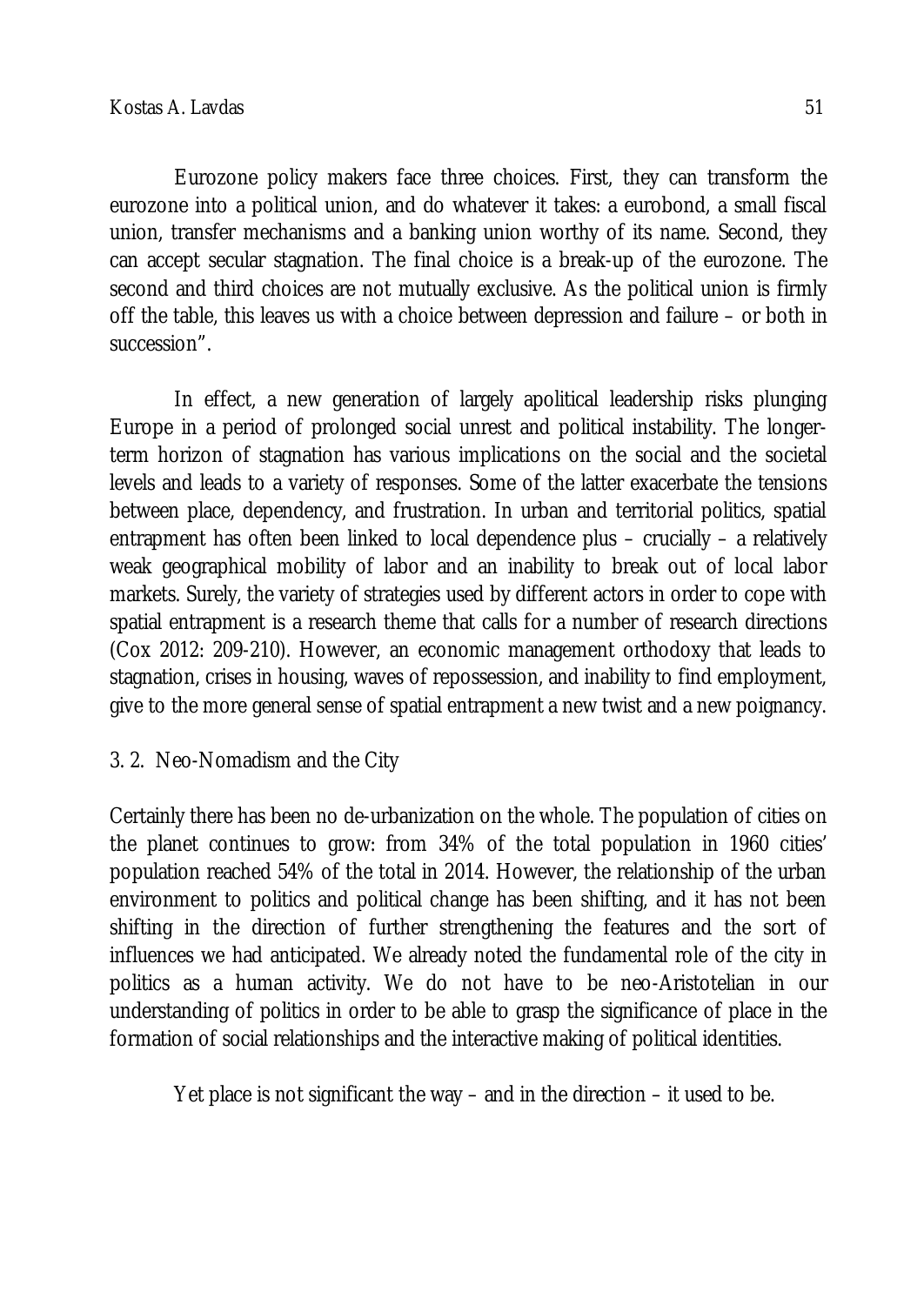Today the big picture concerns the very role of cities and of urban space in political development; and the various and multiple implications of the systematic destruction of cities (e.g., in today's Middle East) for the present and the future of political life. It is this dimension that is currently threatened by two clearly distinct but not totally unrelated sets of factors. On the one hand, a set of factors relates to the complex phenomenon of the decline of the middle classes in the West. Indeed, the core of Western political culture of cities has been eroded in a number of ways, both subtle and not-so-subtle: the middle classes, under pressure financially and abandoning the centers to move to suburbs geographically, have ceased to be the core of the *polis* in many countries. Most democracies appear to struggle to meet the challenge of balancing equity and efficiency in public policy: most solutions aiming to tackle the most impressive and widening of inequalities have failed, while some of them have erred on the side of inefficiency (Comfort 2009: 210-212).

At the same time, more foreign fighters supporting the Islamic State (IS) in Syria and Iraq are registered in 2014. The UN Security Council has held several sessions in 2014 on the "foreign fighter phenomenon". By November 2014, an "unprecedented"number of foreign fighters — some 15,000 from more than 80 countries — have made their way to Syria and Iraq, and their numbers continue to grow, according to a UN Security Council report. The report warns that "the horizontal reach of the fighters is far broader than seen before," and "includes a tail of countries that have not previously faced challenges related to Al-Qaida". Most of the fighters in Syria hail from the Middle East, North Africa, and Europe, but the report observed that others have also come from the United States and parts of Asia. And, while the capabilities of al Qaeda's central leadership are not as strong as they once were, the report calls attention to the fact that extremist ideology has become diffuse, spreading via the internet and social media. The result is that the Islamic State has blown past its predecessors in reaching potential recruits around the world, including many from Europe (Oakford2014).

It is possible to relate theforeign fighter phenomenon to difficulties in immigrants' assimilation and acceptance in their host countries. As a scholar put it recently,"[t]he reasons for ISIS's recruiting successes are likely as varied as the recruits themselves, including youth unemployment and globalization itself. But clearly many European recruits are pushed toward joining ISIS by their failure to be assimilated, accepted, and respected by their adoptive countries.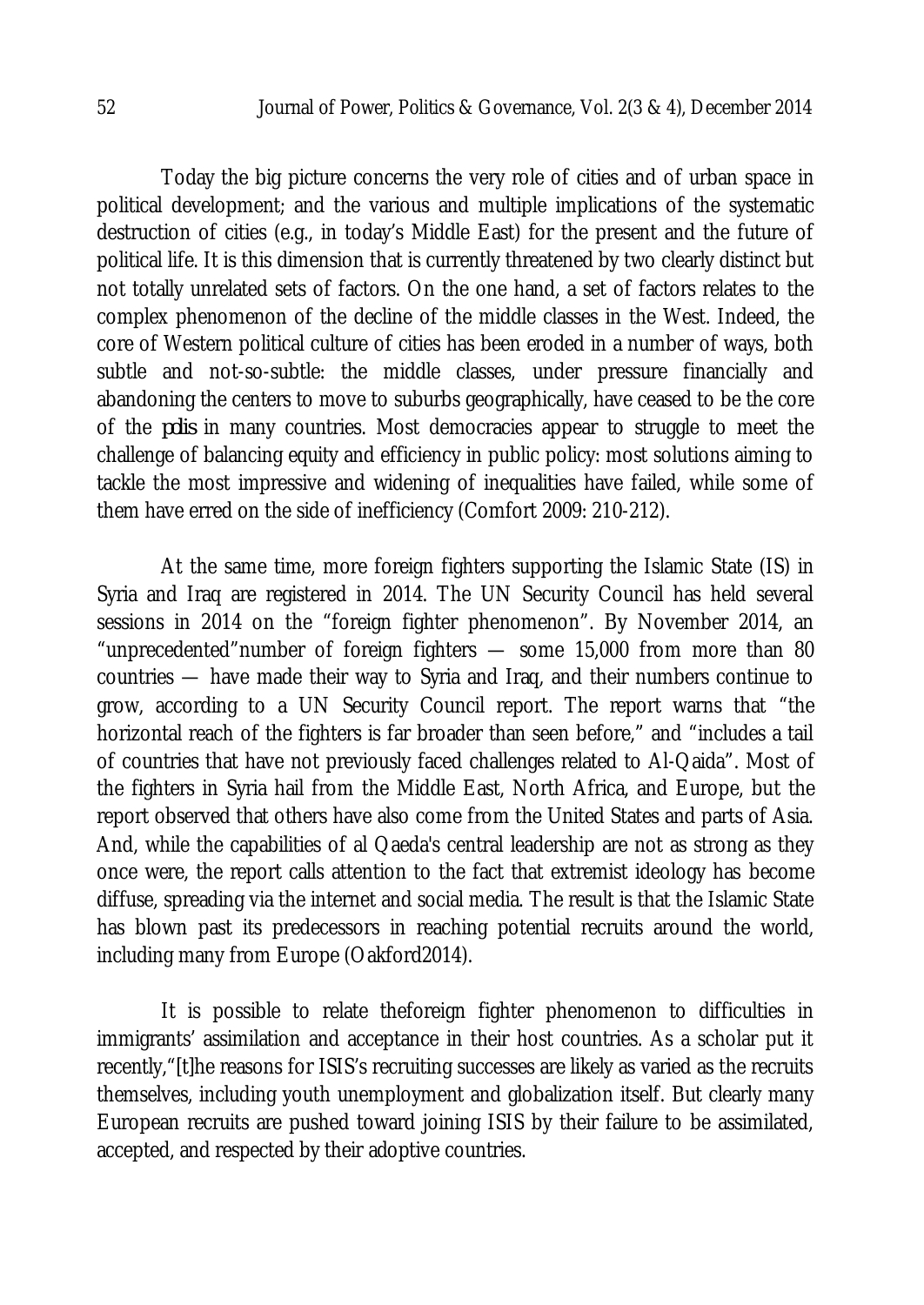The challenge for Europe going forward will be to change its treatment of immigrants even as it rightfully recognizes the danger some within those ranks pose" (Bass 2014).

But this approach, although it may appear suitable in some cases (e.g., France), may be difficult to apply in some other cases (e.g., the UK). And – more importantly – leaves out the most intriguing aspect: the trajectories of non-immigrants, of European and US citizens, who choose to join IS. In fact, the Sunni jihadists who are the backbone of ISrepresent the path of transition to a neo-nomadic era in the Middle East and beyond. The systematic destruction of cities in Syria and Iraq, combined with the evolution of IS as a catch-all mobile totalitarian machine without a country, raise wider issues. In the region itself, Turkey, which initially saw an opportunity (the destruction of Kurdish enclaves in Syria)has found it necessary to reconsider. Iran has entered a period of internal reflection on the issue and even Saudi Arabia and the Gulf monarchies that have traditionally encouraged forms of jihadism abroad are now concerned about the management of the phenomenon. An international alliance to defeat IS, although clearly outside the scope of the present paper, brings to the fore issues of possible realignment in the region.

The two phenomena – social crisis in the midst of secular stagnation and the emergence of neo-nomadic politics in the Middle East – are only tenuously linked in a direct way (fighters joining IS from a troubled Westand individual terrorists inspired by IS wreaking havoc on civilian targets in the West) but they share a common dimension: the displacement of frustration. In this particular context leading to terrorism and the politics of barbarism, the displacement of frustration challenges established notions of the relation between place and political identity.

There emerges a space of transference as a vital component of today's political relating. Transference – not in the Freudian psychoanalytic sense but in modern psychology – is important, among other reasons, because the shifting of attitudes, feelings and emotions from a person to another is in fact a mechanism through which someone is in fact relating to a template, a constructed representation rather than an actual person. New commitments but also new "enemies" are thus constructed.On paper, at least, modern democracies are ill suited to confront this development. In the Western liberal tradition, political power, because of its fiduciary nature, is to be exercised in trust for the benefit of those represented (Freeman 2001: 105-151).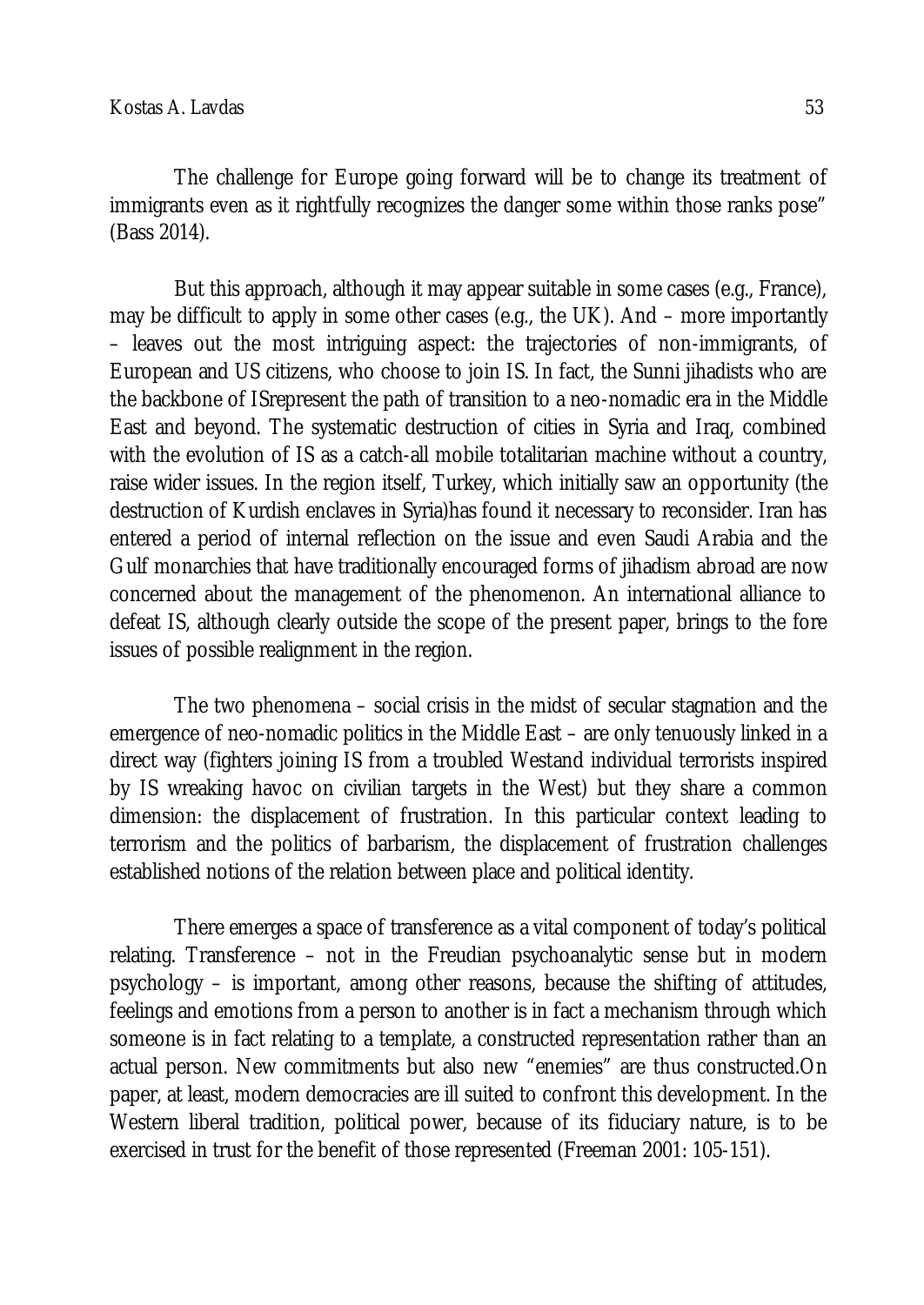And democratic political power has been tamed within historical polities in which a fellowship of citizens evolved in a basically homogenous political culture (Goodin 1988).

Fiduciary relations, which by their nature may require acting for another parties' interests even at the expense of one's own, e.g., when it is said that 'a company has a fiduciary duty to shareholders', constitute a part of the very core of representative politics. Transference in this realm disrupts two fundamental conceptions of the modern understanding of democratic politics: the fellowship of citizens and the fiduciary nature of the relationship between political power and those represented. At the same time, scale becomes important in the space of transference: the shifting of attitudes and emotions may involve larger spaces and ever more distant templates.

#### **4. Conclusion**

Summed up in one sentence, the tentative conclusion of this paper is that deterritorialization in the context of secular stagnation leads to new forms of transnational politics and, crucially, to a new and different phase in the displacement of social and political frustration. In this context, spaces of transference emerge as a vital component of today's political relating. Contemporary forms of deterritorialization tend to disrupt two fundamental conceptions of the modern understanding of democratic politics: the fellowship of citizens and the fiduciary nature of the relationship between political power and those represented. Meanwhile, we must remain on guard against the easy adoption of notions of "think global, act local". Although commendable at a purely normative level, such an exhortation may draw our attention away from the fact that it is the lack of a degree of global coordination (on diverse issues ranging from sustainable development to tax competition and capital movements) that discourages the search for the most effective means for balancing equity and efficiency in policy.

In effect, transnationalization redefines relations between governance, representation and territoriality, in ways that go well beyond the familiar challenge to the authority and significance of the "state".The scope of transnationalization extends to the realm of political psychology, as actors shift emotions and attitudes while searching for defensive mechanisms.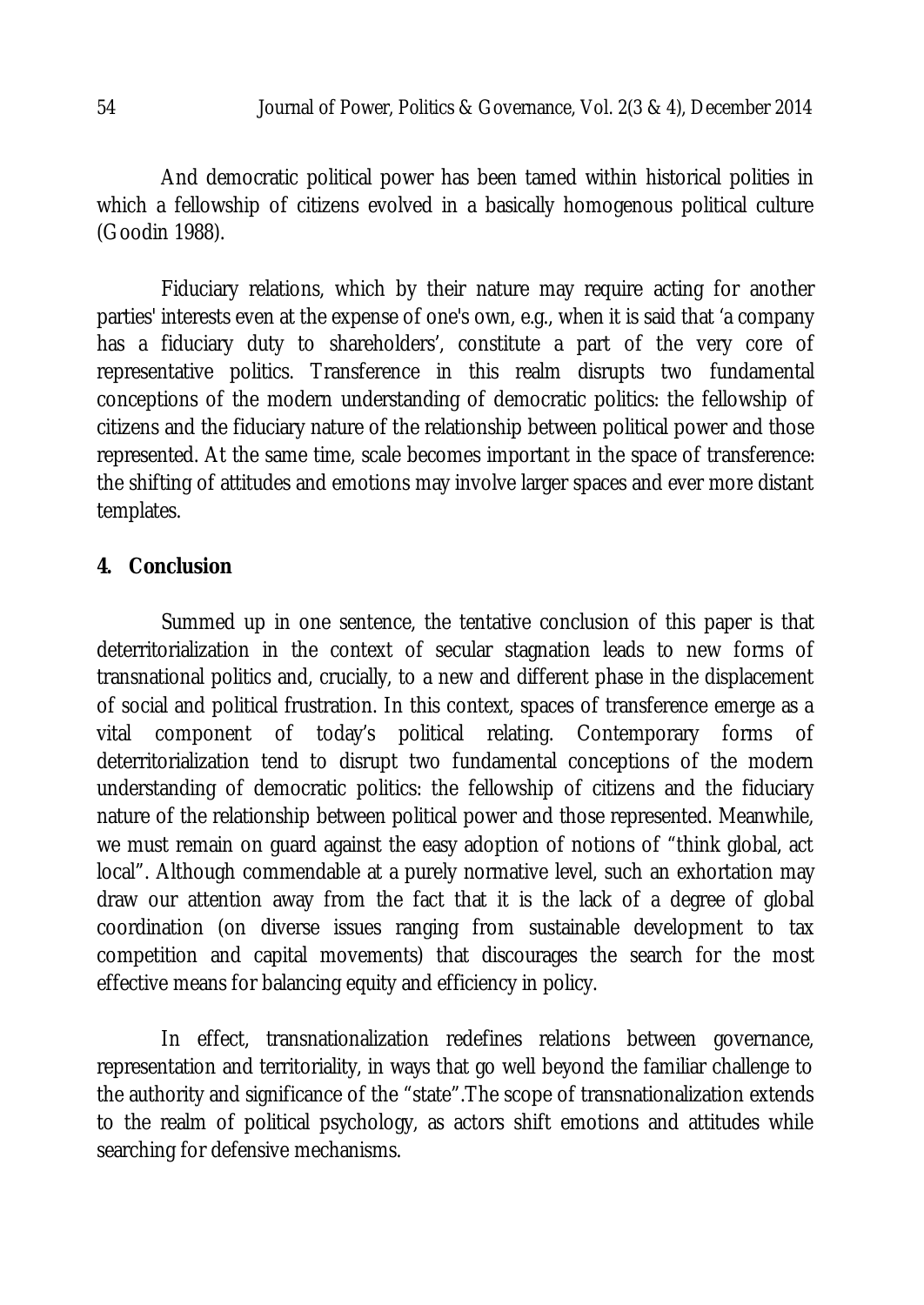We are not in a position to claim that, without the stagnation's impact, there would have been no volunteers from the West fighting the wars of the most extremist champions of Jihad in the Middle East. But on the basis of current developments we can legitimately hypothesize that the politics of secular stagnation is a new, transnational politics.

Global, regional and national choices of economic management and their social implications are increasingly significant in determining the nature and scope of deterritorialized politics. The two phenomena – social crisis in the midst of secular stagnation and the emergence of neo-nomadic politics in the Middle East – are only tenuously linked in a direct way (fighters joining IS from a troubled West and individual terrorists inspired by IS operating in the West) but they share an important common dimension: the displacement of frustration challenges established notions of the relation between place and political identity. If the liquidators instead of the visionaries dominate developments in Europe's debt-ridden economies, the effects will include – among other phenomena – the relentless pursuit of alternatives not in the field of systematicpublic policy but in spaces of transference.

# **References**

- Allen, J. and Cochrane, A. (2007).Beyond the Territorial Fix: Regional Assemblages, Politics and Power.Regional Studies, 41, 1161-1175.
- Bass, L. E. (2014). What Motivates European Youth to Join ISIS? Available: http://www.joshualandis.com/blog/push-factors-helping-isil-recruitment-lorettabass/?utm\_source=feedburner&utm\_medium=email&utm\_campaign=Feed%3A+S yriacomment+%28Syria+Comment%29#.VG7PK9ABD9U.linkedin (November 21, 2014)
- Bruszt, L. &Holzhacker, R. Eds. (2009).The Transnationalization of Economies, States, and Civil Societies.Heidelberg: Springer.
- Comfort, L. K. (2009).Understanding Democracy as a Complex Adaptive System. In G. King et al. (Eds.), The Future of Political Science (pp 210-212). New York: Routledge.
- Cox, K. R. (1998).Spaces of Dependence, Spaces of Engagement and the Politics of Scale; Or, Looking for Local Politics, Political Geography, 17, 1-24.
- Cox, K. R. (2012). Territory, the State and Urban Politics: Some Reflections. In A. E. G. Jonas and A. Wood (Eds.), Territory, the State and Urban Politics: A Critical Appreciation of the Selected Writings of Kevin R. Cox (pp 205-224). Farnham:Ashgate.
- Elden, S. (2005).Missing the Point: Globalization, Deterritorialization and the Space of the World,Transactions of the Institute of British Geographers, 30, 8-19.
- Freeman, S. (2001). Illiberal Libertarians: Why Libertarianism Is Not a Liberal View. Philosophy & Public Affairs, 30, 105-151.